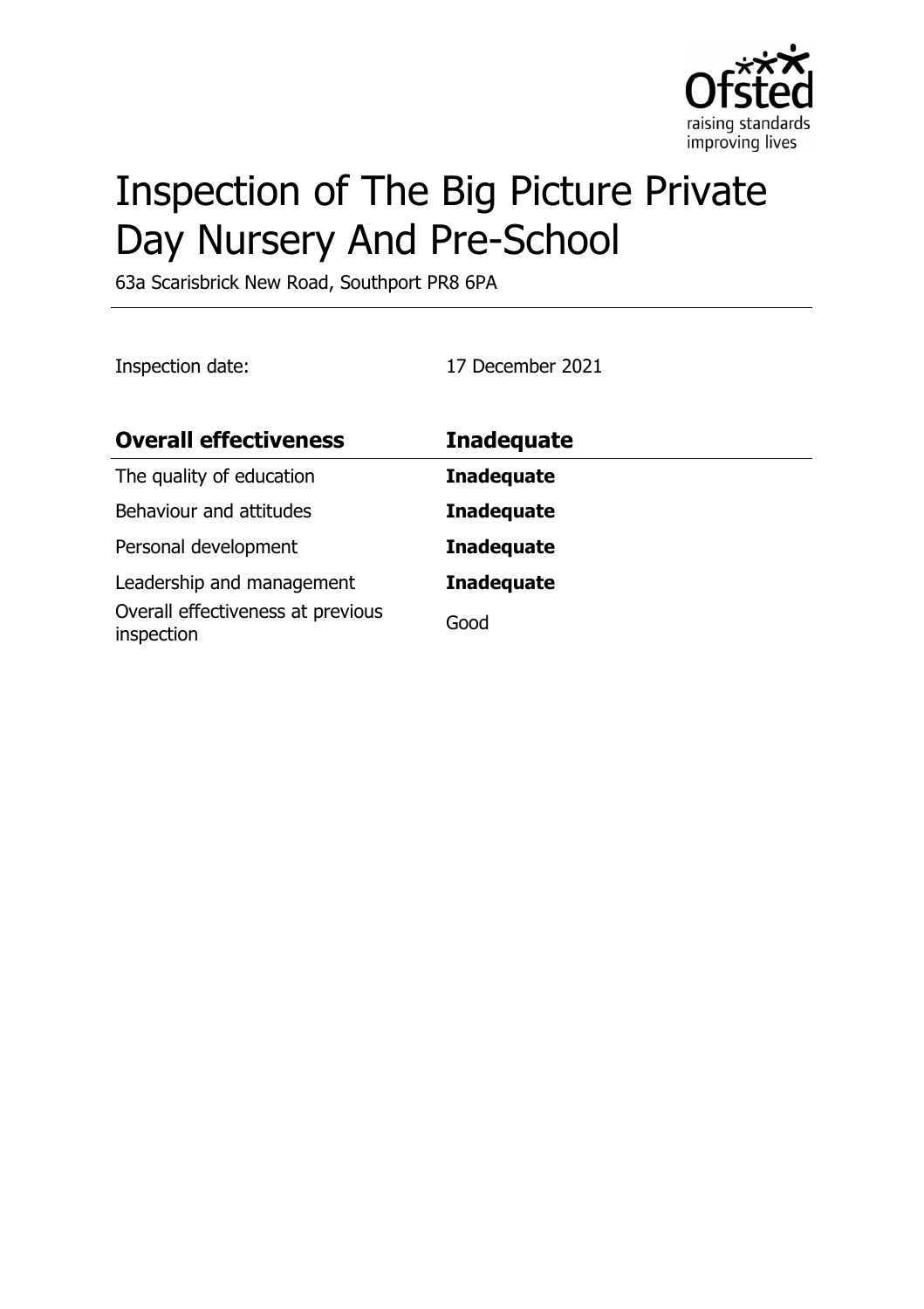

# **What is it like to attend this early years setting?**

#### **The provision is inadequate**

Weaknesses in staffing impact on the quality of children's learning. Despite a recruitment campaign, there is a high number of staff vacancies. An acting manager is in post and agency staff are employed to meet the required staff-tochild ratios. Since the start of the COVID-19 pandemic, to limit the number of people entering the building, children have left their parents at the front door. Children have adapted well to this change and enter happily. Parents continue to drop children off at the door. However, they say that they are pleased that they are now able to collect their children from their rooms.

The curriculum is designed to help children to develop skills that enable them to move up to the next room and on to school. However, this curriculum is not consistently followed. While children access a broad and interesting range of activities, they mainly occupy themselves. Staff interact pleasantly with individual children. For example, staff read books well to children, who listen attentively. However, children are mainly supervised for safety. What each child needs to learn next or how they will learn are not sufficiently considered when organising activities. Some incidental learning takes place. For example, two-year-old children pinch sprinkles and place them on a biscuit that has been iced by a staff member. They manipulate dough and make marks in it using the toy dinosaurs' feet. These activities help children to develop the finger muscles needed for later writing.

The quality of education is better in the baby room, where staff use their natural ability to interact with babies and support their progress. However, in the toddler room, some two-year-old children are not effectively engaged or challenged and are not making good enough progress. For example, staff do not interact with children who are waiting for their turn to decorate a biscuit or with those who occupy themselves, for instance, playing with dolls. Staff are slow to notice when children are becoming upset and need reassurance or when they need support to behave appropriately. The education of three- and four-year-old children has been disrupted when their room has been closed due to staffing shortages.

### **What does the early years setting do well and what does it need to do better?**

- $\blacksquare$  The quality of education is inadequate, and some welfare and safeguarding requirements are not met. Some of the company procedures, such as handling complaints, have not been followed consistently. Some of the records, such as evidence about qualifications and identity checks that have been completed for agency staff, are not clear. This compromises the safeguarding of children. However, senior leaders in the company have an accurate view of the nursery and are taking steps to improve.
- $\blacksquare$  The key-person system is not effective. Leaders do not ensure that staff working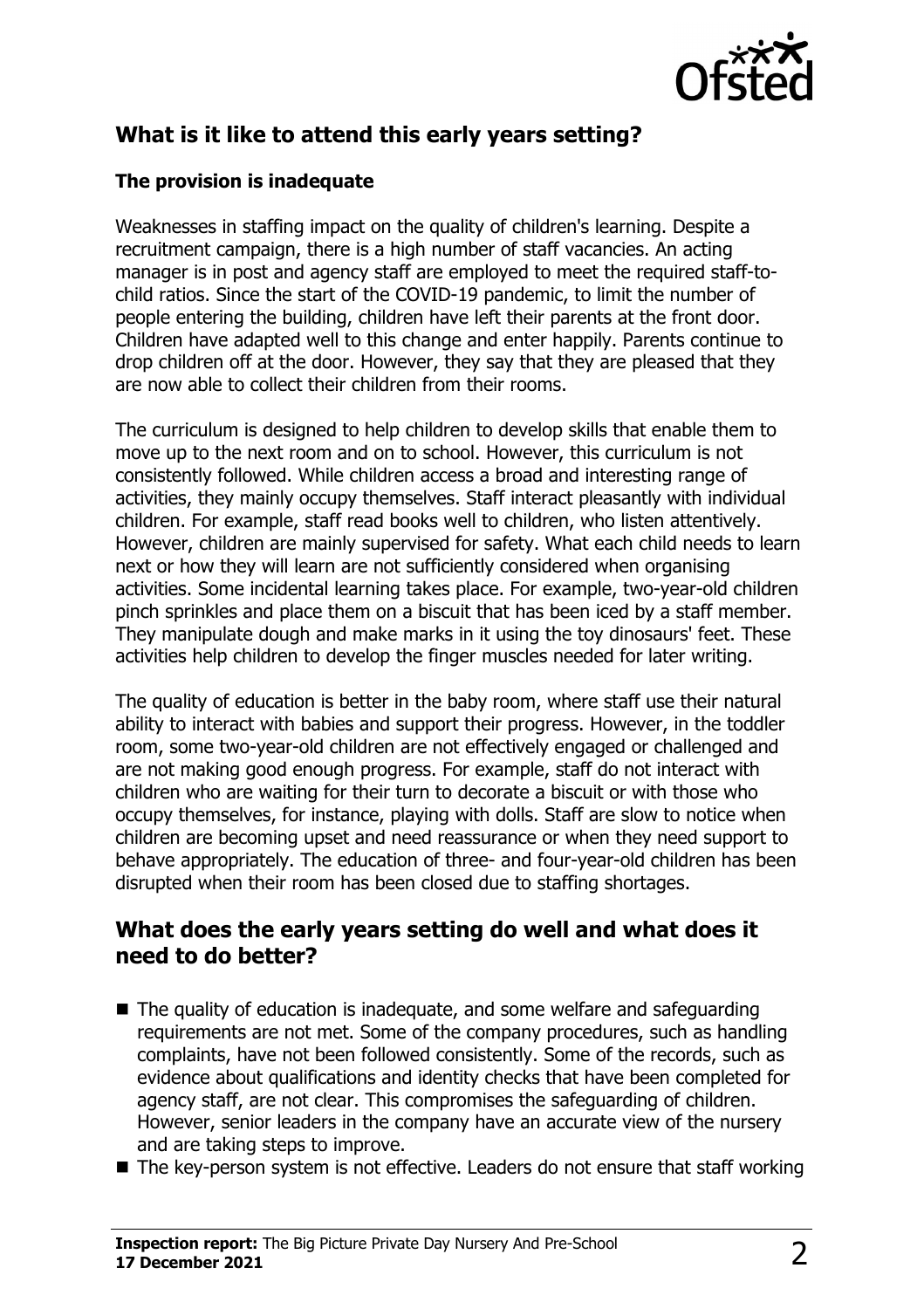

with the children know them well enough to provide appropriate challenge through activities. Some children are not effectively engaged or challenged and are not making good enough progress.

- Children play in many well-resourced areas, offering a broad range of activities. However, staff are slow to identify when children need help and encouragement to take part in activities. Children are not supported sufficiently to develop a positive attitude to learning.
- Children's physical health is promoted well. Staff follow the routines of babies for sleep and nappy changing as advised by parents. Babies have plenty of space to crawl and pull themselves to stand at sturdy furniture. Covered outdoor areas and the provision of appropriate coats enable children to experience learning outdoors in most weathers. Walking up and down sloped walkways helps toddlers to develop coordination and balance.
- $\blacksquare$  Babies enjoy a wide range of sensory experiences, which staff use to promote learning. For example, babies make marks with their fingers in desiccated coconut, which helps to promote early writing skills. Babies repeat animal noises as they move plastic animals through the coconut, which helps to promote the early stages of speech.
- $\blacksquare$  Parents comment that they have been kept informed about staffing difficulties and, on some days, they have been asked to keep their children at home. They exchange information with staff as they drop off and collect their children. However, parents say that they are not as frequently informed about their children's learning and development. Also, they are not always aware of who is caring for their children. This has an impact on the continuity and consistency of children's learning.
- $\blacksquare$  The clearly defined induction procedures for new agency staff and arrangements for the supervision, coaching and mentoring of staff have lapsed. The acting manager and the few remaining permanently employed staff focus on working directly with the children. They are not able to monitor the practice of new or less-experienced staff or provide feedback to help them improve.

# **Safeguarding**

The arrangements for safeguarding are not effective.

Children's safety and well-being are compromised due to weaknesses in staffing. The company provides safeguarding guidance and procedures, which are in line with the local statutory children's services agencies. Staff demonstrate a basic knowledge of child protection and wider safeguarding issues. They have access to the appropriate contact details and telephone numbers to call if concerned about a child. However, they do not know the children well enough to be able to swiftly identify and report concerns. That said, the nursery is secure and well maintained. Assessments of all areas are completed regularly to minimise risk to children.

# **What does the setting need to do to improve?**

#### **To meet the requirements of the early years foundation stage, the**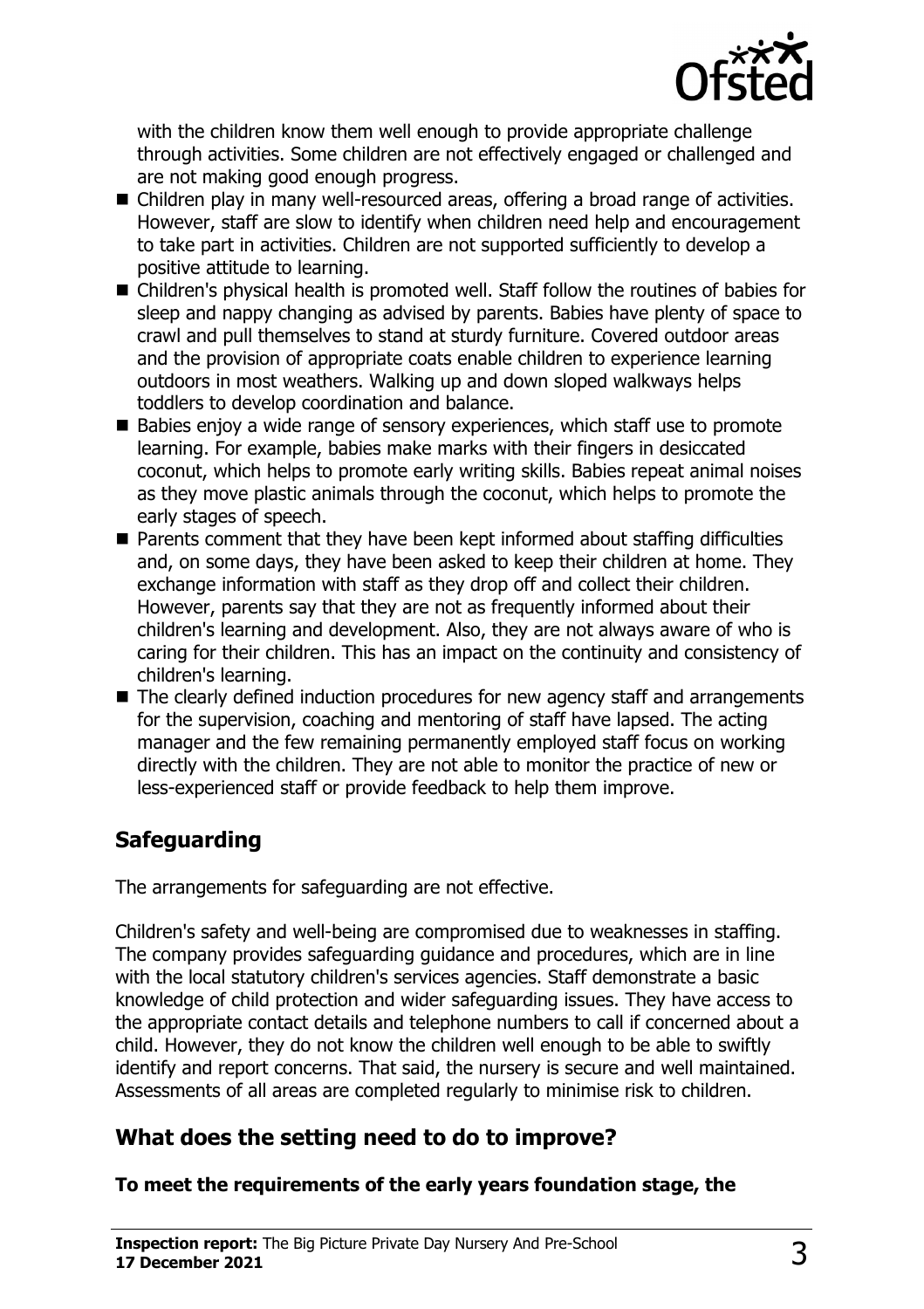

# **provider must:**

|                                                                                                                                                                                               | Due date   |
|-----------------------------------------------------------------------------------------------------------------------------------------------------------------------------------------------|------------|
| ensure the management and staffing<br>arrangements meet the needs of the<br>children                                                                                                          | 14/01/2022 |
| ensure the induction and supervision of<br>staff are effective, and provide support,<br>coaching and training for staff to ensure<br>they promote the learning and<br>development of children | 14/01/2022 |
| provide each child with a key person<br>who can offer a settled relationship for<br>the child and build a relationship with<br>parents                                                        | 14/01/2022 |
| keep clear records about qualifications,<br>identity checks and vetting processes<br>that have been completed for agency<br>staff                                                             | 14/01/2022 |
| ensure that all staff are aware of<br>children's abilities and what children are<br>to learn, and can effectively teach<br>children so they make good progress.                               | 14/01/2022 |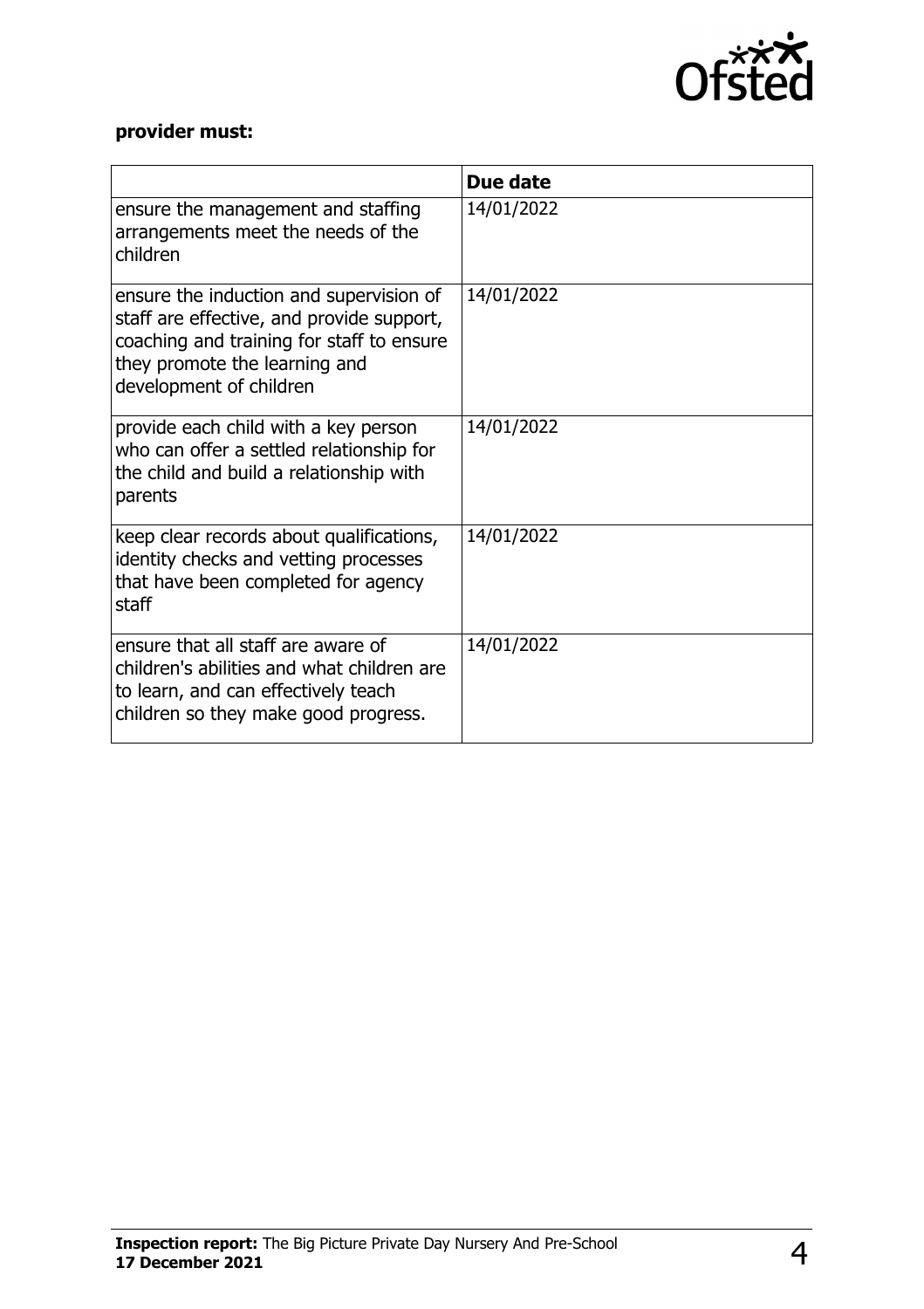

| <b>Setting details</b>                         |                                    |
|------------------------------------------------|------------------------------------|
| Unique reference number                        | EY551363                           |
| <b>Local authority</b>                         | Sefton                             |
| <b>Inspection number</b>                       | 10217446                           |
| <b>Type of provision</b>                       | Childcare on non-domestic premises |
| <b>Registers</b>                               | Early Years Register               |
| Day care type                                  | Full day care                      |
| Age range of children at time of<br>inspection | $0$ to 4                           |
| <b>Total number of places</b>                  | 78                                 |
| Number of children on roll                     | 90                                 |
| Name of registered person                      | Just Childcare Limited             |
| Registered person unique<br>reference number   | RP900954                           |
| Telephone number                               | 01704 884088                       |
| Date of previous inspection                    | 19 March 2018                      |

## **Information about this early years setting**

The Big Picture Private Day Nursery And Pre-School registered in 2017. The nursery employs 10 members of childcare staff. Of these, one holds an appropriate early years qualification at level 2, five at level 3, and two at level 6, of which one has qualified teacher status. The nursery opens Monday to Friday from 7.30am to 6pm for 51 weeks a year. The nursery provides funded early education for two-, three- and four-year-old children.

## **Information about this inspection**

#### **Inspector**

Lynne Naylor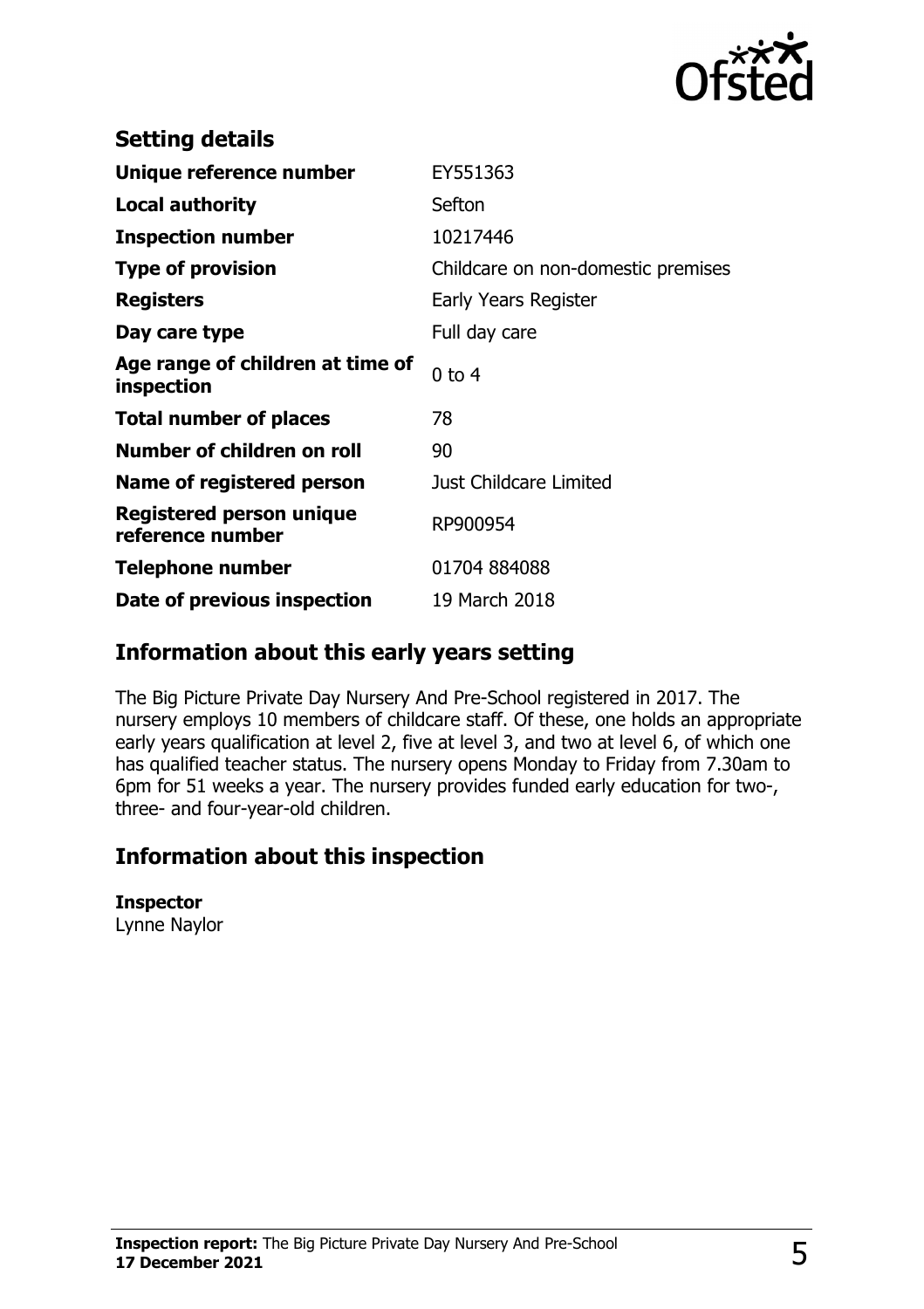

#### **Inspection activities**

- $\blacksquare$  This was the first routine inspection the provider received since the COVID-19 pandemic began. The inspector discussed the impact of the pandemic with the provider and has taken that into account in their evaluation of the provider.
- $\blacksquare$  We carried out this inspection as a result of a risk assessment, following information we received about this provider.
- $\blacksquare$  The acting manager and the inspector completed a learning walk together.
- $\blacksquare$  A joint observation was carried out by the inspector and one of the company's managers.
- $\blacksquare$  The inspector held discussions with staff, children and parents at appropriate times during the inspection.
- $\blacksquare$  The inspector held meetings with some of the senior leaders.
- The inspector looked at a sample of the nursery's documents. This included evidence about staff suitability and training.
- $\blacksquare$  The inspector viewed the provision taking place in the baby room and toddler room. At the time of inspection, the pre-school room was closed due to staff shortages so the provision for three- and four-year-old children was not viewed.

We carried out this inspection under sections 49 and 50 of the Childcare Act 2006 on the quality and standards of provision that is registered on the Early Years Register. The registered person must ensure that this provision complies with the statutory framework for children's learning, development and care, known as the early years foundation stage.

If you are not happy with the inspection or the report, you can [complain to Ofsted](http://www.gov.uk/complain-ofsted-report).